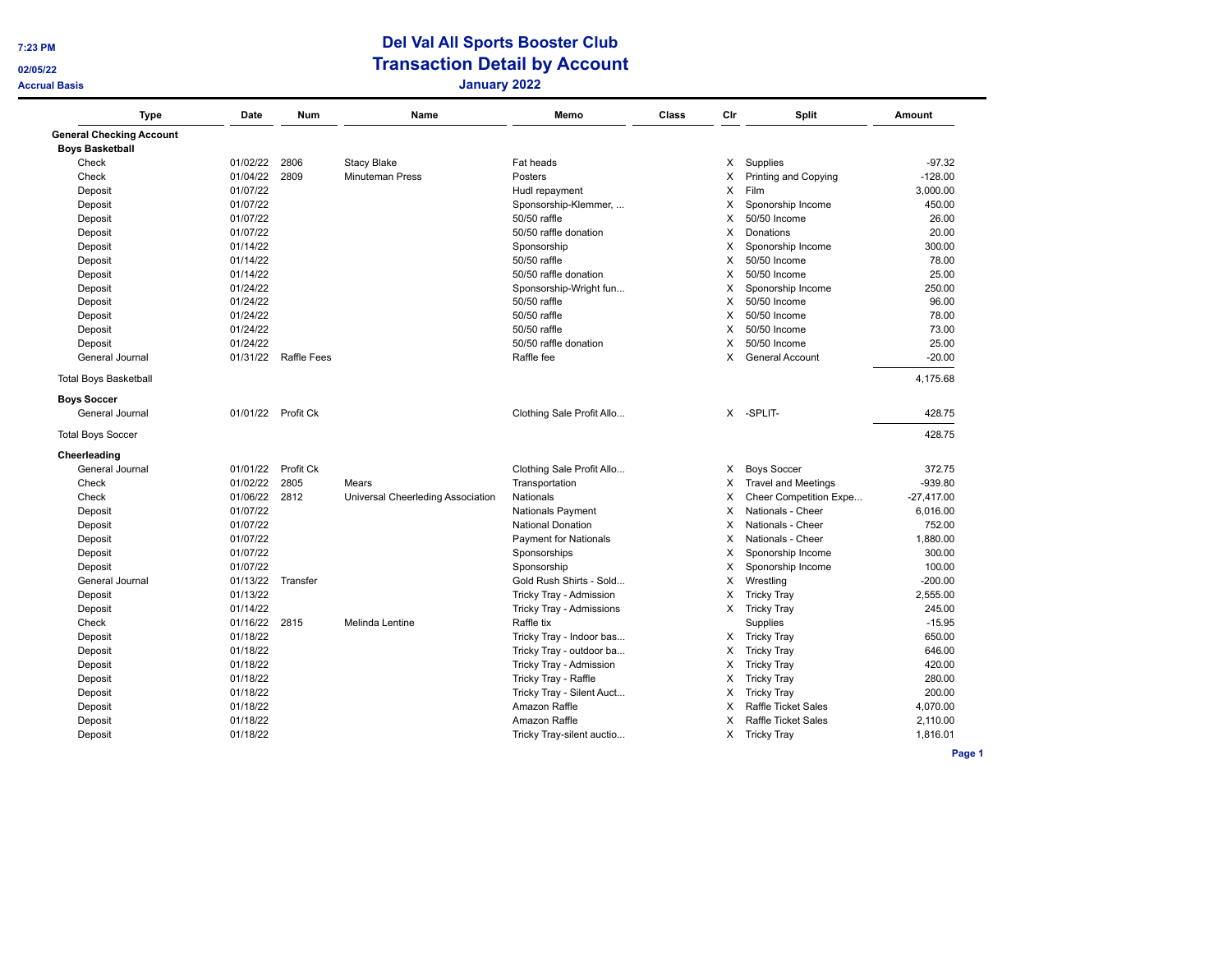# **Del Val All Sports Booster Club Transaction Detail by Account CONSISTS Accrual Basis January 2022**

| <b>Type</b>                   | Date     | Num                | Name                           | Memo                      | <b>Class</b> | Cir | Split                           | Amount      |
|-------------------------------|----------|--------------------|--------------------------------|---------------------------|--------------|-----|---------------------------------|-------------|
| Check                         | 01/21/22 | 2817               | <b>Destanation Athlete</b>     | Comp Shirts               |              |     | <b>Clothing Expense</b>         | $-69.00$    |
| Check                         | 01/21/22 | 2818               | <b>DVRHS</b>                   | <b>Facility Use</b>       |              |     | <b>Facilities and Equipment</b> | $-212.00$   |
| Deposit                       | 01/24/22 |                    |                                | Tricky Tray - Admission   |              | х   | <b>Tricky Tray</b>              | 735.00      |
| Deposit                       | 01/24/22 |                    |                                | Tricky Tray Admission -   |              | X   | <b>Tricky Tray</b>              | 350.00      |
| Check                         | 01/29/22 | 2891               | Cornerstone Print              | Print raffle tickets      |              |     | Printing and Copying            | $-220.85$   |
| General Journal               | 01/31/22 | <b>NSF Cks</b>     |                                | NSF Checks & Bank Fe      |              |     | X Nationals - Cheer             | $-521.66$   |
| <b>Total Cheerleading</b>     |          |                    |                                |                           |              |     |                                 | $-6,098.50$ |
| <b>Field Hockey</b>           |          |                    |                                |                           |              |     |                                 |             |
| General Journal               |          | 01/01/22 Profit Ck |                                | Clothing Sale Profit Allo |              |     | X Boys Soccer                   | 374.00      |
| <b>Total Field Hockey</b>     |          |                    |                                |                           |              |     |                                 | 374.00      |
| Football                      |          |                    |                                |                           |              |     |                                 |             |
| General Journal               | 01/01/22 | Profit Ck          |                                | Clothing Sale Profit Allo |              |     | X Boys Soccer                   | 699.50      |
| Check                         | 01/02/22 | 2807               | Marinelli's Italian Restaurant | <b>Football Meals</b>     |              | X   | Meals                           | $-5,000.00$ |
| General Journal               | 01/31/22 | <b>Raffle Fees</b> |                                | Raffle Fee Fall 21        |              | X   | General Account                 | $-20.00$    |
| <b>Total Football</b>         |          |                    |                                |                           |              |     |                                 | $-4,320.50$ |
| <b>General Account</b>        |          |                    |                                |                           |              |     |                                 |             |
| General Journal               | 01/01/22 | Profit Ck          |                                | Clothing Sale Profit Allo |              |     | X Boys Soccer                   | $-3,518.00$ |
| Check                         | 01/02/22 | 2808               | <b>Brick Masters USA</b>       | Brick Purchased Adrien    |              | X   | Purchases - Bricks              | $-50.00$    |
| Check                         | 01/03/22 | 2801               | Dawn Aycock                    | Postage                   |              | X   | Postage, Mailing Service        | $-55.00$    |
| Check                         | 01/04/22 | 2811               | <b>Sneakers Plus</b>           | Clothing                  |              | X   | <b>Clothing Expense</b>         | $-1,814.00$ |
| Deposit                       | 01/07/22 |                    |                                | <b>Brick</b>              |              | X   | <b>Brick Income</b>             | 75.00       |
| Deposit                       | 01/13/22 |                    |                                | Sneakers Plus             |              | X   | Clothing Income                 | 457.00      |
| Check                         | 01/18/22 | 2814               | Cash                           | Start up cash for cheer   |              |     | X Fundraising                   | $-600.00$   |
| Deposit                       | 01/18/22 |                    |                                | Start up cash for cheer   |              | X   | Fundraising                     | 600.00      |
| Deposit                       | 01/24/22 |                    |                                | Membership (venmo) M      |              | X   | <b>Membership Dues</b>          | 40.00       |
| General Journal               | 01/31/22 | Raffle Fees        |                                | <b>Raffle Fees</b>        |              | X   | -SPLIT-                         | 40.00       |
| <b>Total General Account</b>  |          |                    |                                |                           |              |     |                                 | $-4,825.00$ |
| <b>Girls Basketball</b>       |          |                    |                                |                           |              |     |                                 |             |
| Check                         | 01/02/22 | 2806               | <b>Stacy Blake</b>             | fat heads                 |              |     | X Supplies                      | $-73.00$    |
| Check                         | 01/13/22 | 2807               | Sarah Ruppert                  | Photos                    |              |     | Nonemployee Compensa            | $-400.00$   |
| Deposit                       | 01/13/22 |                    |                                | Sponsorship               |              |     | X Sponorship Income             | 1,600.00    |
| Check                         | 01/28/22 | 2820               | <b>Sneakers Plus</b>           | Pink out shirts           |              |     | <b>Clothing Expense</b>         | $-150.00$   |
| <b>Total Girls Basketball</b> |          |                    |                                |                           |              |     |                                 | 977.00      |
| <b>Girls Soccer</b>           |          |                    |                                |                           |              |     |                                 |             |
| General Journal               |          | 01/01/22 Profit Ck |                                | Clothing Sale Profit Allo |              |     | X Boys Soccer                   | 1,197.00    |
| <b>Total Girls Soccer</b>     |          |                    |                                |                           |              |     |                                 | 1,197.00    |
| Volleyball                    |          |                    |                                |                           |              |     |                                 |             |
| General Journal               |          | 01/01/22 Profit Ck |                                | Clothing Sale Profit Allo |              |     | X Boys Soccer                   | 446.00      |
|                               |          |                    |                                |                           |              |     |                                 | Page 2      |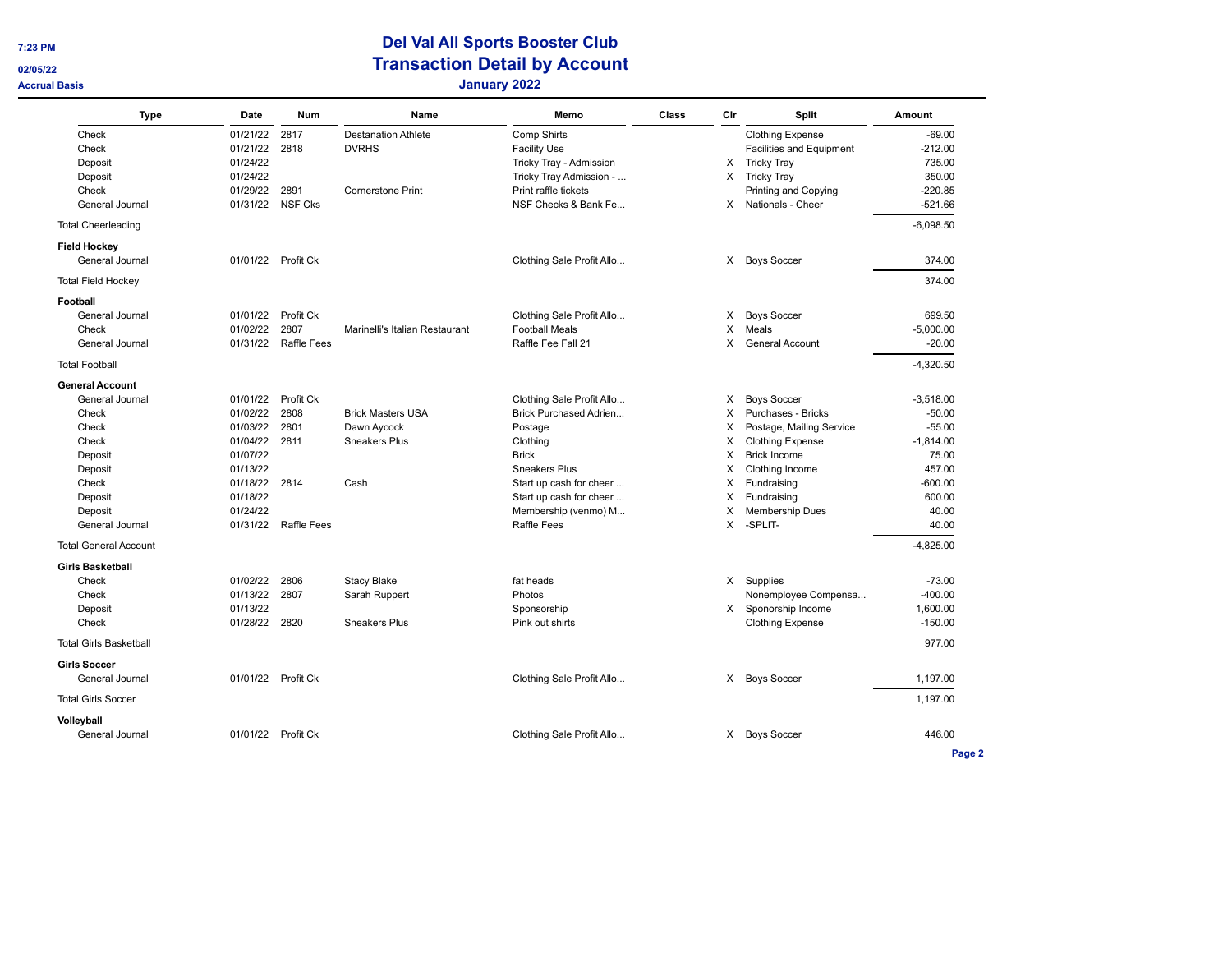# **Del Val All Sports Booster Club Transaction Detail by Account CONSISTS Accrual Basis January 2022**

|                  | <b>Type</b>                           | Date     | Num      | Name         | Memo                    | Class                  | Cir | Split                  | Amount      |
|------------------|---------------------------------------|----------|----------|--------------|-------------------------|------------------------|-----|------------------------|-------------|
|                  | Check                                 | 01/21/22 | 2819     | Erin Fleming | Camp summper 2021       |                        |     | Camp Coaches           | $-599.00$   |
|                  | Deposit                               | 01/24/22 |          |              | Flowers for States      |                        |     | X Flower Sale          | 200.00      |
|                  | <b>Total Volleyball</b>               |          |          |              |                         |                        |     |                        | 47.00       |
|                  | Wrestling                             |          |          |              |                         |                        |     |                        |             |
|                  | General Journal                       | 01/13/22 | Transfer |              | Gold Rush Shirts - Sold |                        | X.  | Cheerleading           | 200.00      |
|                  | Check                                 | 01/21/22 | 2816     | DV Wrestling | Shirt sales to cheer    |                        |     | Clothing Expense       | $-200.00$   |
|                  | <b>Total Wrestling</b>                |          |          |              |                         |                        |     |                        | 0.00        |
|                  | <b>Total General Checking Account</b> |          |          |              |                         |                        |     |                        | $-8.044.57$ |
| <b>Donations</b> |                                       |          |          |              |                         |                        |     |                        |             |
|                  | Deposit                               | 01/07/22 |          |              | 50/50 raffle donation   | <b>Boys Basketball</b> |     | <b>Boys Basketball</b> | $-20.00$    |
|                  | <b>Total Donations</b>                |          |          |              |                         |                        |     |                        | $-20.00$    |
|                  | <b>Fundraising</b><br>50/50 Income    |          |          |              |                         |                        |     |                        |             |
|                  | Deposit                               | 01/07/22 |          |              | 50/50 raffle            | <b>Boys Basketball</b> |     | <b>Boys Basketball</b> | $-26.00$    |
|                  | Deposit                               | 01/14/22 |          |              | 50/50 raffle            | <b>Boys Basketball</b> |     | <b>Boys Basketball</b> | $-78.00$    |
|                  | Deposit                               | 01/14/22 |          |              | 50/50 raffle donation   | <b>Boys Basketball</b> |     | <b>Boys Basketball</b> | $-25.00$    |
|                  | Deposit                               | 01/24/22 |          |              | 50/50 raffle            | <b>Boys Basketball</b> |     | <b>Boys Basketball</b> | $-96.00$    |
|                  | Deposit                               | 01/24/22 |          |              | 50/50 raffle            | <b>Boys Basketball</b> |     | <b>Boys Basketball</b> | $-78.00$    |
|                  | Deposit                               | 01/24/22 |          |              | 50/50 raffle            | <b>Boys Basketball</b> |     | <b>Boys Basketball</b> | $-73.00$    |
|                  | Deposit                               | 01/24/22 |          |              | 50/50 raffle donation   | <b>Boys Basketball</b> |     | <b>Boys Basketball</b> | $-25.00$    |
|                  | Total 50/50 Income                    |          |          |              |                         |                        |     |                        | $-401.00$   |
|                  | <b>Brick Income</b>                   |          |          |              |                         |                        |     |                        |             |
|                  | Deposit                               | 01/07/22 |          |              | <b>Brick</b>            | 2022                   |     | <b>General Account</b> | $-75.00$    |
|                  | <b>Total Brick Income</b>             |          |          |              |                         |                        |     |                        | $-75.00$    |
|                  | <b>Flower Sale</b>                    |          |          |              |                         |                        |     |                        |             |
|                  | Deposit                               | 01/24/22 |          |              | Flowers for states      | Volleyball             |     | Volleyball             | $-200.00$   |
|                  | <b>Total Flower Sale</b>              |          |          |              |                         |                        |     |                        | $-200.00$   |
|                  | <b>Raffle Ticket Sales</b>            |          |          |              |                         |                        |     |                        |             |
|                  | Deposit                               | 01/18/22 |          |              | Amazon Raffle           | Cheerleading           |     | Cheerleading           | $-4,070.00$ |
|                  | Deposit                               | 01/18/22 |          |              | Amazon Raffle           | Cheerleading           |     | Cheerleading           | $-2,110.00$ |
|                  | <b>Total Raffle Ticket Sales</b>      |          |          |              |                         |                        |     |                        | $-6,180.00$ |
|                  | <b>Sponorship Income</b>              |          |          |              |                         |                        |     |                        |             |
|                  | Deposit                               | 01/07/22 |          |              | Sponsorship-Klemmer,    |                        |     | <b>Boys Basketball</b> | $-450.00$   |
|                  | Deposit                               | 01/07/22 |          |              | Sponsorships            | Cheerleading           |     | Cheerleading           | $-300.00$   |
|                  | Deposit                               | 01/07/22 |          |              | Sponsorship             | Cheerleading           |     | Cheerleading           | $-100.00$   |
|                  | Deposit                               | 01/13/22 |          |              | Sponsorship             | Girls Basketball       |     | Girls Basketball       | $-1,600.00$ |
|                  |                                       |          |          |              |                         |                        |     |                        | Page 3      |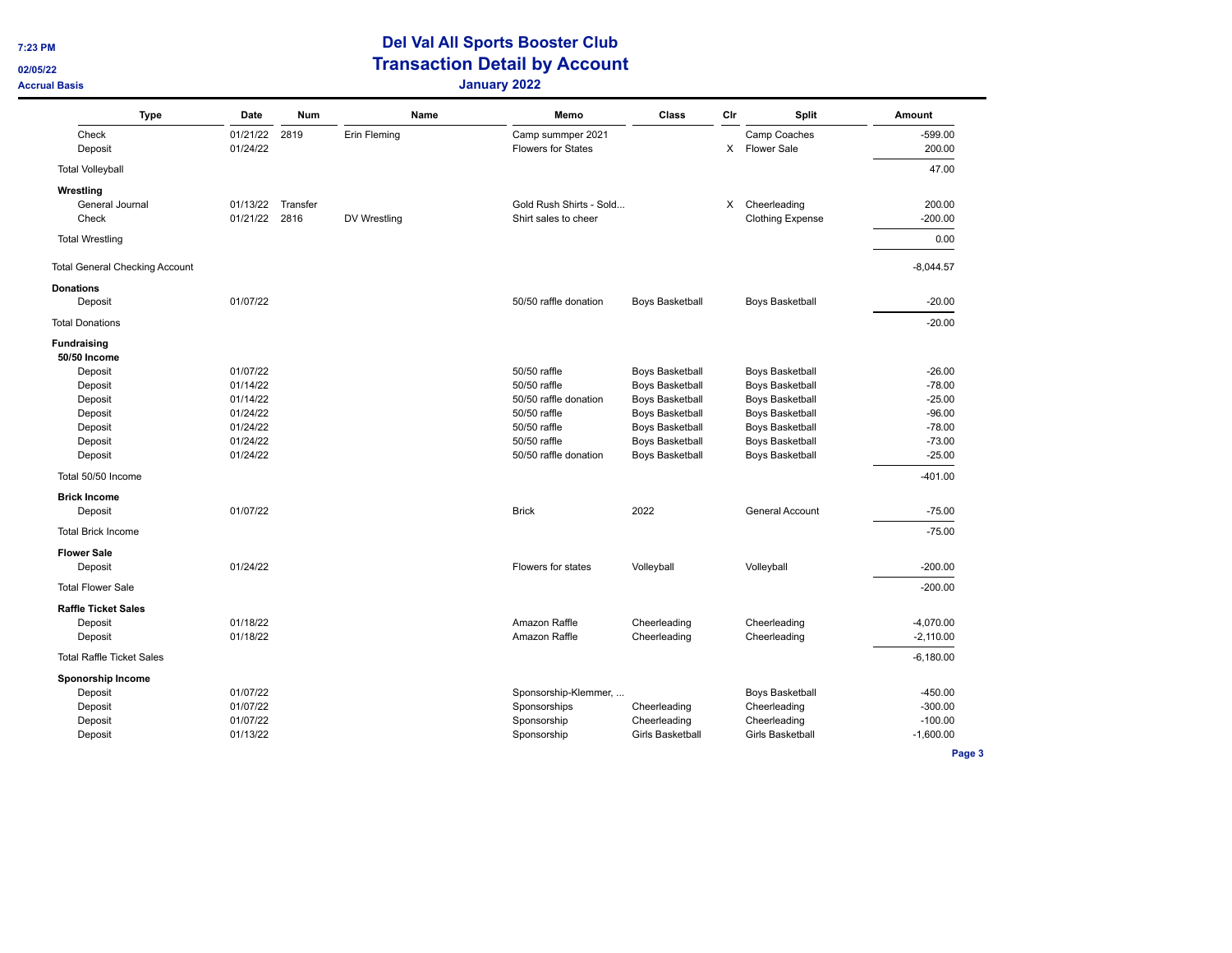$\overline{a}$ 

# **Del Val All Sports Booster Club Transaction Detail by Account CONSISTS Accrual Basis January 2022**

| <b>Type</b>                    | Date             | Num  | Name | Memo                          | Class                  | Cir | <b>Split</b>           | Amount       |
|--------------------------------|------------------|------|------|-------------------------------|------------------------|-----|------------------------|--------------|
| Deposit                        | 01/14/22         |      |      | Sponsorship                   | <b>Boys Basketball</b> |     | <b>Boys Basketball</b> | $-300.00$    |
| Deposit                        | 01/24/22         |      |      | Sponsorship-Wright fun        | <b>Boys Basketball</b> |     | <b>Boys Basketball</b> | $-250.00$    |
| <b>Total Sponorship Income</b> |                  |      |      |                               |                        |     |                        | $-3,000.00$  |
| <b>Tricky Tray</b>             |                  |      |      |                               |                        |     |                        |              |
| Deposit                        | 01/13/22         |      |      | Tricky Tray - Admission       | Cheerleading           |     | Cheerleading           | $-2,555.00$  |
| Deposit                        | 01/14/22         |      |      | Tricky Tray - Admissions      | Cheerleading           |     | Cheerleading           | $-245.00$    |
| Deposit                        | 01/18/22         |      |      | Tricky Tray - Indoor bas      | Cheerleading           |     | Cheerleading           | $-650.00$    |
| Deposit                        | 01/18/22         |      |      | Tricky Tray - outdoor ba      | Cheerleading           |     | Cheerleading           | $-646.00$    |
| Deposit                        | 01/18/22         |      |      | Tricky Tray - Admission       | Cheerleading           |     | Cheerleading           | $-420.00$    |
| Deposit                        | 01/18/22         |      |      | Tricky Tray - Raffle          | Cheerleading           |     | Cheerleading           | $-280.00$    |
| Deposit                        | 01/18/22         |      |      | Tricky Tray - Silent Auct     | Cheerleading           |     | Cheerleading           | $-200.00$    |
| Deposit                        | 01/18/22         |      |      | Tricky Tray-silent auctio     | Cheerleading           |     | Cheerleading           | $-1,816.01$  |
| Deposit                        | 01/24/22         |      |      | Tricky Tray - Admission       | Cheerleading           |     | Cheerleading           | $-735.00$    |
| Deposit                        | 01/24/22         |      |      | Tricky Tray Admission -       | Cheerleading           |     | Cheerleading           | $-350.00$    |
| General Journal                | 01/31/22 NSF Cks |      |      | <b>Returned Check NSF</b>     |                        |     | Nationals - Cheer      | 105.00       |
| <b>Total Tricky Tray</b>       |                  |      |      |                               |                        |     |                        | $-7,792.01$  |
| <b>Fundraising - Other</b>     |                  |      |      |                               |                        |     |                        |              |
| Check                          | 01/18/22         | 2814 | Cash | Start up cash for cheer  2022 |                        |     | General Account        | 600.00       |
| Deposit                        | 01/18/22         |      |      | Start up cash for cheer  2022 |                        |     | General Account        | $-600.00$    |
| Total Fundraising - Other      |                  |      |      |                               |                        |     |                        | 0.00         |
| <b>Total Fundraising</b>       |                  |      |      |                               |                        |     |                        | $-17,648.01$ |
| <b>Nationals - Cheer</b>       |                  |      |      |                               |                        |     |                        |              |
| Deposit                        | 01/07/22         |      |      | <b>Nationals Payment</b>      | Cheerleading           |     | Cheerleading           | $-6,016.00$  |
| Deposit                        | 01/07/22         |      |      | <b>National Donation</b>      | Cheerleading           |     | Cheerleading           | $-752.00$    |
| Deposit                        | 01/07/22         |      |      | <b>Payment for Nationals</b>  |                        |     | Cheerleading           | $-1,880.00$  |
| General Journal                | 01/31/22 NSF Cks |      |      | <b>Returned Check NSF</b>     |                        |     | -SPLIT-                | 376.00       |
| <b>Total Nationals - Cheer</b> |                  |      |      |                               |                        |     |                        | $-8,272.00$  |
| Program Income                 |                  |      |      |                               |                        |     |                        |              |
| <b>Clothing Income</b>         |                  |      |      |                               |                        |     |                        |              |
| Deposit                        | 01/13/22         |      |      | <b>Sneakers Plus</b>          | 2022                   |     | General Account        | $-457.00$    |
| <b>Total Clothing Income</b>   |                  |      |      |                               |                        |     |                        | $-457.00$    |
| <b>Membership Dues</b>         |                  |      |      |                               |                        |     |                        |              |
| Deposit                        | 01/24/22         |      |      | Membership (venmo) M 2022     |                        |     | General Account        | $-40.00$     |
| <b>Total Membership Dues</b>   |                  |      |      |                               |                        |     |                        | $-40.00$     |
| <b>Total Program Income</b>    |                  |      |      |                               |                        |     |                        | $-497.00$    |
| <b>Bank Service Charges</b>    |                  |      |      |                               |                        |     |                        |              |

**Page 4**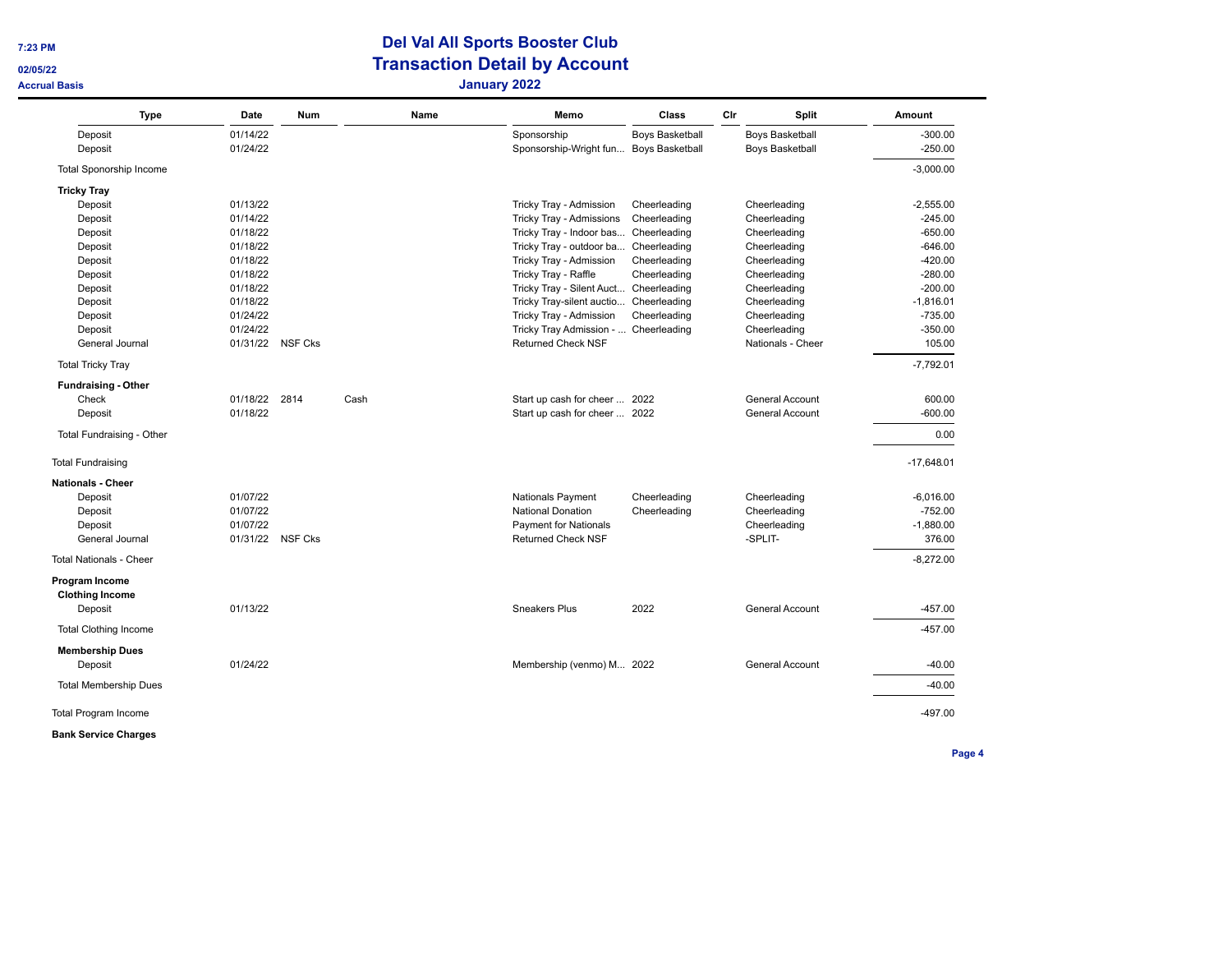**Camp** 

**Film** 

**Meals** 

## **Del Val All Sports Booster Club Transaction Detail by Account CONSISTS Accrual Basis January 2022**

 Cash deposit fee **Total Camp Coaches**  Shirt sales to cheer **Total Clothing Expense Facilities and Equipment Type Date Num Name Memo Class Clr Split Amount**  General Journal General Journal General Journal 01/31/22 NSF Cks 01/31/22 NSF Cks 01/31/22 NSF Cks NSF Fee NSF Fee Nationals - Cheer Nationals - Cheer Nationals - Cheer Total Bank Service Charges 40.66 **Camp Coaches**  Check 61/21/22 2819 Erin Fleming Camp summper 2021 Volleyball Volleyball Volleyball 599.00 Total Camp Coaches 599.00 Total Camp 599.00 **Cheer Competition Expense**  Check 01/06/22 2812 Universal Cheerleding Association Nationals Cheerleading Cheerleading 27,417.00 Total Cheer Competition Expense 27,417.00 **Clothing Expense**  Check Check Check Check 01/04/22 2811 01/21/22 2816 01/21/22 2817 01/28/22 2820 Sneakers Plus DV Wrestling Destanation Athlete Sneakers Plus clothing Comp Shirts Pink out shirts 2022 **Wrestling** Cheerleading Girls Basketball General Account Wrestling Cheerleading Girls Basketball Total Clothing Expense 2,233.00 Check 01/21/22 2818 DVRHS Facility Use Cheerleading Cheerleading 212.00 Total Facilities and Equipment 212.00 Deposit 01/07/22 Hudl repayment Boys Basketball Boys Basketball -3,000.00 Total Film -3,000.00 Check 01/02/22 2807 Marinelli's Italian Restaurant Football Meals Football Football 5,000.00 Total Meals 5,000.00 **Nonemployee Compensation**  Check 01/13/22 2807 Sarah Ruppert Photos Girls Basketball Girls Basketball 400.00 Total Nonemployee Compensation 400.00

 **Postage, Mailing Service**  Check 01/03/22 2801 Dawn Aycock Postage 2022 General Account 55.00

Total Postage, Mailing Service 55.00

 **Printing and Copying** 

**Page 5** 

20.00 20.00 0.66

1,814.00 200.00 69.00 150.00